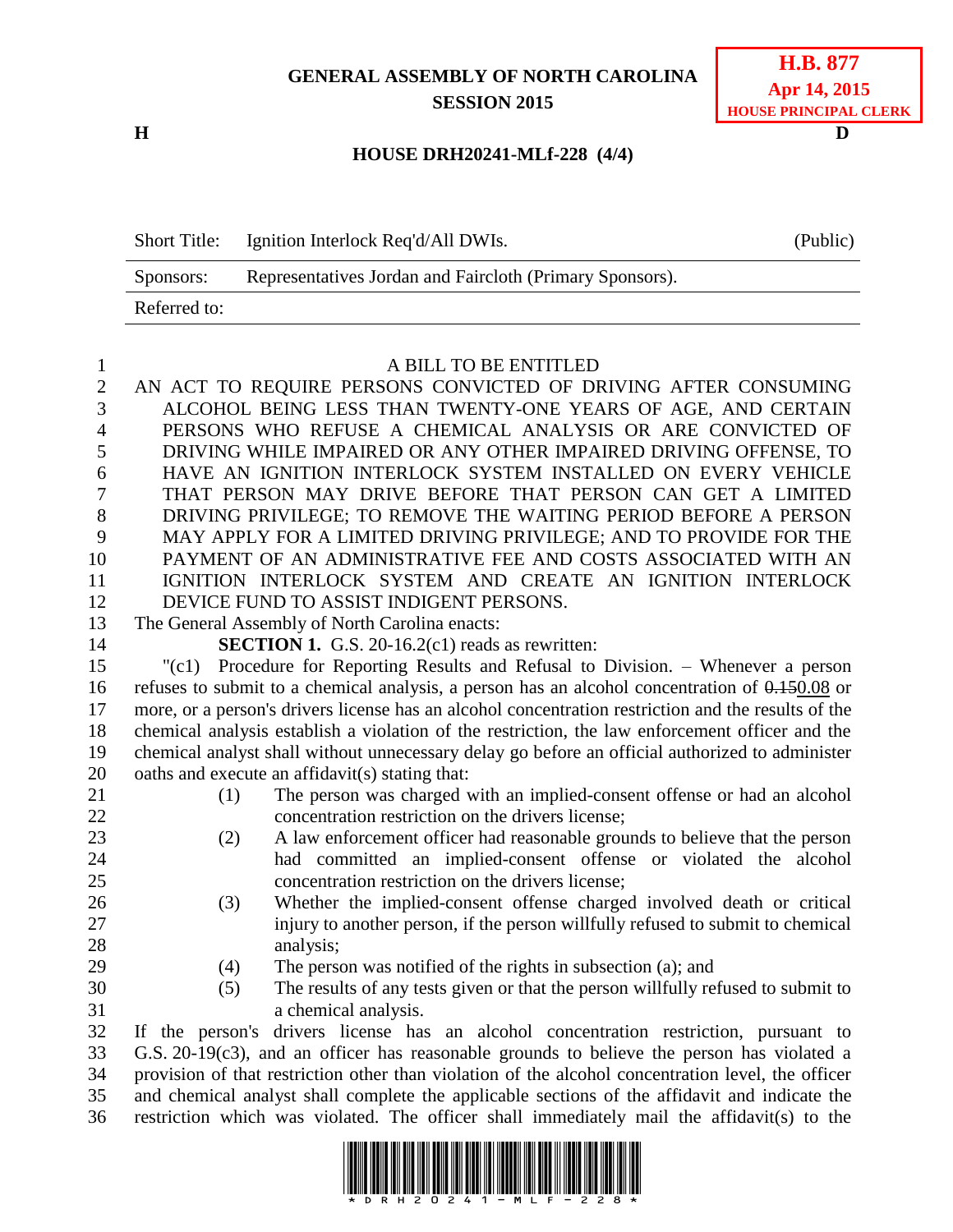|                        | <b>General Assembly of North Carolina</b>                                                                                                     | <b>Session 2015</b> |
|------------------------|-----------------------------------------------------------------------------------------------------------------------------------------------|---------------------|
|                        | Division. If the officer is also the chemical analyst who has notified the person of the rights                                               |                     |
|                        | under subsection (a), the officer may perform alone the duties of this subsection."                                                           |                     |
|                        | <b>SECTION 2.</b> G.S. 20-16.2(e1) reads as rewritten:                                                                                        |                     |
|                        | $"$ (e1) Limited Driving Privilege-after Six Months in Certain Instances. $-$ A person whose                                                  |                     |
|                        | driver's license has been revoked under this section may apply for and a judge authorized to do                                               |                     |
|                        | so by this subsection may issue a limited driving privilege $\frac{1}{x}$ all of the following                                                |                     |
| requirements are met:  |                                                                                                                                               |                     |
|                        |                                                                                                                                               |                     |
| (1)                    | At the time of the refusal the person held either a valid drivers license or a<br>license that had been expired for less than one year; year. |                     |
| (2)                    | At the time of the refusal, the person had not within the preceding seven                                                                     |                     |
|                        | years been convicted of an offense involving impaired driving;                                                                                |                     |
|                        | At the time of the refusal, the person had not in the preceding seven years                                                                   |                     |
| $\left(3\right)$       |                                                                                                                                               |                     |
|                        | willfully refused to submit to a chemical analysis under this section;                                                                        |                     |
| (4)                    | The implied consent offense charged did not involve death or critical injury                                                                  |                     |
|                        | to another person; person.                                                                                                                    |                     |
| (5)                    | The underlying charge for which the defendant was requested to submit to a                                                                    |                     |
|                        | chemical analysis has been finally disposed of:                                                                                               |                     |
|                        | Other than by conviction; or<br>a.                                                                                                            |                     |
|                        | By a conviction of impaired driving under G.S. 20-138.1, at a<br>b.                                                                           |                     |
|                        | punishment level authorizing issuance of a limited driving privilege                                                                          |                     |
|                        | under G.S. 20-179.3(b), and the defendant has complied with at least<br>one of the mandatory conditions of probation listed for the           |                     |
|                        | which<br>punishment<br>level<br>under<br>the                                                                                                  | defendant           |
|                        | sentenced;sentenced.                                                                                                                          | was                 |
| (6)                    | Subsequent to the refusal the person has had no unresolved pending charges                                                                    |                     |
|                        | for or additional convictions of an offense involving impaired                                                                                |                     |
|                        | driving; driving.                                                                                                                             |                     |
| $\leftrightarrow$      | The person's license has been revoked for at least six months for the refusal;                                                                |                     |
|                        | and                                                                                                                                           |                     |
| (8)                    | The person has obtained a substance abuse assessment from a mental health                                                                     |                     |
|                        | facility and successfully completed any recommended training or treatment                                                                     |                     |
|                        | program.                                                                                                                                      |                     |
| (9)                    | All vehicles that the person will be authorized to drive have been equipped                                                                   |                     |
|                        | with a type of ignition interlock system approved by the Commissioner.                                                                        |                     |
|                        | Except as modified in this subsection, the provisions of G.S. 20-179.3 relating to the procedure                                              |                     |
|                        | for application and conduct of the hearing and the restrictions required or authorized to be                                                  |                     |
|                        | included in the limited driving privilege apply to applications under this subsection. If the case                                            |                     |
|                        | was finally disposed of in the district court, the hearing shall be conducted in the district court                                           |                     |
|                        | district as defined in G.S. 7A-133 in which the refusal occurred by a district court judge. If the                                            |                     |
|                        | case was finally disposed of in the superior court, the hearing shall be conducted in the superior                                            |                     |
|                        | court district or set of districts as defined in G.S. 7A-41.1 in which the refusal occurred by a                                              |                     |
|                        | superior court judge. A limited driving privilege issued under this section authorizes a person to                                            |                     |
|                        | drive if the person's license is revoked solely under this section or solely under this section and                                           |                     |
|                        | G.S. 20-17(2). If the person's license is revoked for any other reason, the limited driving                                                   |                     |
| privilege is invalid." |                                                                                                                                               |                     |
|                        | <b>SECTION 3.</b> G.S. 20-16.5(p) reads as rewritten:                                                                                         |                     |
| $"(\mathsf{p})$        | Limited Driving Privilege. $- A$ person whose drivers license has been revoked for a                                                          |                     |
|                        | specified period of 30 or 45 days under this section may apply for a limited driving privilege                                                |                     |
|                        | if: if all of the following requirements are met:                                                                                             |                     |
| (1)                    | At the time of the alleged offense the person held either a valid drivers                                                                     |                     |
|                        | license or a license that had been expired for less than one year; year.                                                                      |                     |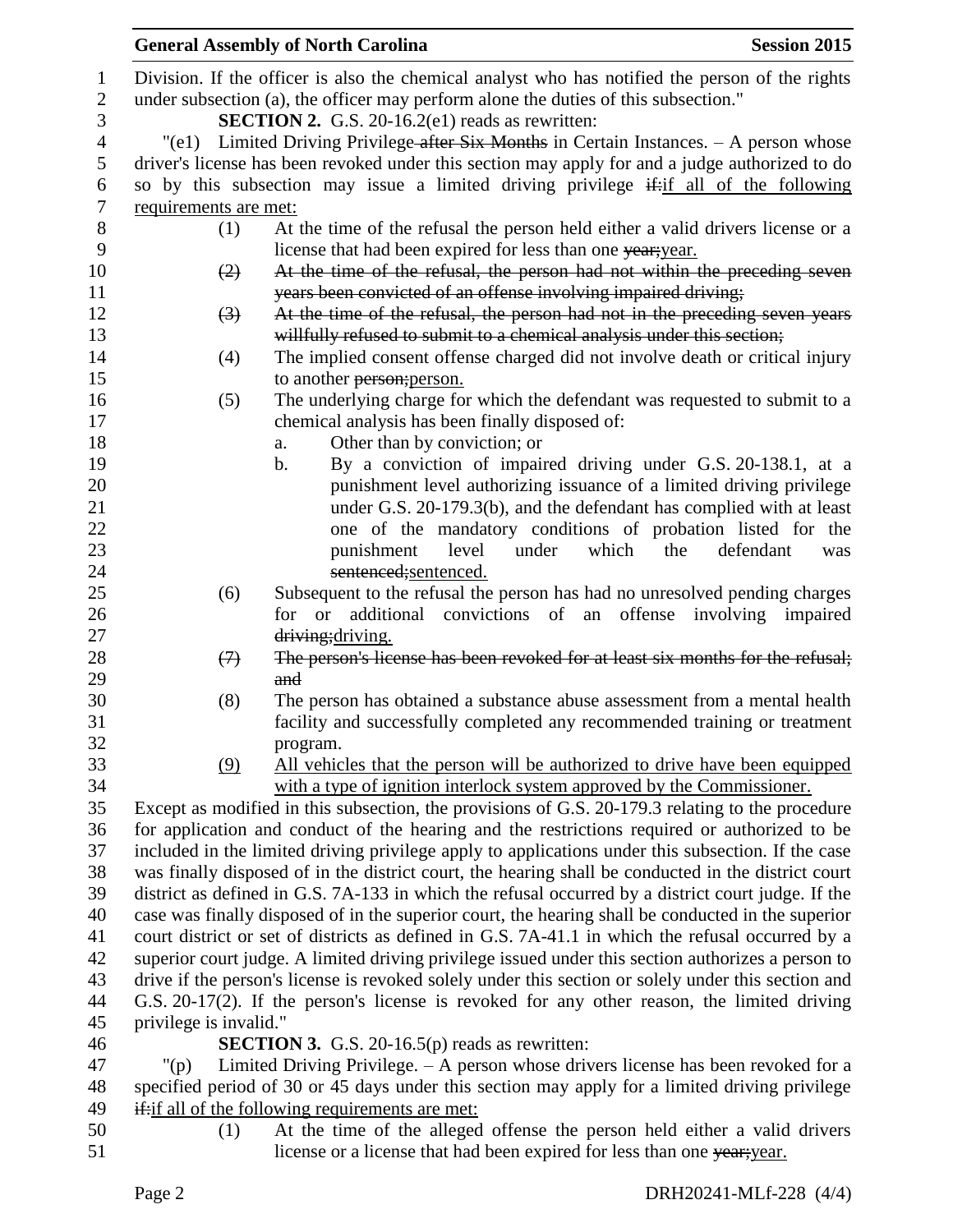|                                            |                    | <b>General Assembly of North Carolina</b>                           | <b>Session 2015</b>                                                                                                                                                                                                                                                                                        |
|--------------------------------------------|--------------------|---------------------------------------------------------------------|------------------------------------------------------------------------------------------------------------------------------------------------------------------------------------------------------------------------------------------------------------------------------------------------------------|
| 1<br>$\overline{2}$<br>3<br>$\overline{4}$ | (2)                |                                                                     | Does not have an unresolved pending charge involving impaired driving<br>except the charge for which the license is currently revoked under this<br>section or additional convictions of an offense involving impaired driving<br>since being charged for the violation for which the license is currently |
| 5                                          |                    | revoked under this section; section.                                |                                                                                                                                                                                                                                                                                                            |
| 6<br>7                                     | (3)                | for 30 days or 30 days if the revocation is for 45 days; and        | The person's license has been revoked for at least 10 days if the revocation is                                                                                                                                                                                                                            |
| 8<br>9                                     | (4)                |                                                                     | The person has obtained a substance abuse assessment from a mental health<br>facility and registers for and agrees to participate in any recommended                                                                                                                                                       |
| 10                                         |                    | training or treatment program.                                      |                                                                                                                                                                                                                                                                                                            |
| 11                                         | (5)                |                                                                     | All vehicles that the person will be authorized to drive have been equipped                                                                                                                                                                                                                                |
| 12                                         |                    |                                                                     | with a type of ignition interlock system approved by the Commissioner.                                                                                                                                                                                                                                     |
| 13                                         |                    |                                                                     | A person whose license has been indefinitely revoked under this section may, after                                                                                                                                                                                                                         |
| 14                                         |                    |                                                                     | completion of 30 days under subsection (e) or the applicable period of time under subdivision                                                                                                                                                                                                              |
| 15                                         |                    |                                                                     | $(1)$ , $(2)$ , or $(3)$ of subsection $(f)$ , apply for a limited driving privilege. In the case of an indefinite                                                                                                                                                                                         |
| 16<br>17                                   |                    |                                                                     | revocation, a judge of the division in which the current offense is pending may issue the limited<br>driving privilege only if the privilege is necessary to overcome undue hardship and the person                                                                                                        |
| 18                                         |                    |                                                                     | meets the eligibility requirements of G.S. 20-179.3, except that the requirements in                                                                                                                                                                                                                       |
| 19                                         |                    |                                                                     | G.S. $20-179.3(b)(1)c$ . and G.S. $20-179.3(e)$ shall not apply. Except as modified in this                                                                                                                                                                                                                |
| 20                                         |                    |                                                                     | subsection, the provisions of G.S. 20-179.3 relating to the procedure for application and                                                                                                                                                                                                                  |
| 21                                         |                    |                                                                     | conduct of the hearing and the restrictions required or authorized to be included in the limited                                                                                                                                                                                                           |
| 22                                         |                    |                                                                     | driving privilege apply to applications under this subsection. Any district court judge                                                                                                                                                                                                                    |
| 23                                         |                    |                                                                     | authorized to hold court in the judicial district is authorized to issue such a limited driving                                                                                                                                                                                                            |
| 24                                         |                    |                                                                     | privilege. A limited driving privilege issued under this section authorizes a person to drive if                                                                                                                                                                                                           |
| 25                                         |                    |                                                                     | the person's license is revoked solely under this section. If the person's license is revoked for                                                                                                                                                                                                          |
| 26                                         |                    | any other reason, the limited driving privilege is invalid."        |                                                                                                                                                                                                                                                                                                            |
| 27                                         |                    | <b>SECTION 4.</b> G.S. 20-17.8 reads as rewritten:                  |                                                                                                                                                                                                                                                                                                            |
| 28                                         |                    |                                                                     | "§ 20-17.8. Restoration of a license after certain driving while impaired convictions;                                                                                                                                                                                                                     |
| 29                                         |                    | ignition interlock.                                                 |                                                                                                                                                                                                                                                                                                            |
| 30                                         | (a)                |                                                                     | Scope. - This section applies to a person whose license was revoked as a result of a                                                                                                                                                                                                                       |
| 31<br>32                                   | (1)                | conviction of driving while impaired, G.S. 20-138.1, and:           | The person had an alcohol concentration of $0.15$ or more; 0.08 or more or                                                                                                                                                                                                                                 |
| 33                                         |                    | refused to submit to a chemical analysis;                           |                                                                                                                                                                                                                                                                                                            |
| 34                                         | (2)                |                                                                     | The person has been convicted of another offense involving impaired                                                                                                                                                                                                                                        |
| 35                                         |                    |                                                                     | driving, which offense occurred within seven years immediately preceding                                                                                                                                                                                                                                   |
| 36                                         |                    |                                                                     | the date of the offense for which the person's license has been revoked; or                                                                                                                                                                                                                                |
| 37                                         | (3)                | The person was sentenced pursuant to G.S. $20-179(f3)$ .            |                                                                                                                                                                                                                                                                                                            |
| 38                                         |                    |                                                                     | For purposes of subdivision (1) of this subsection, the results of a chemical analysis, as                                                                                                                                                                                                                 |
| 39                                         |                    |                                                                     | shown by an affidavit or affidavits executed pursuant to G.S. 20-16.2(c1), shall be used by the                                                                                                                                                                                                            |
| 40                                         |                    | Division to determine that person's alcohol concentration.          |                                                                                                                                                                                                                                                                                                            |
| 41                                         | $\left( a1\right)$ |                                                                     | Additional Scope. – This section applies to a person whose license was revoked as a                                                                                                                                                                                                                        |
| 42                                         |                    | result of a conviction of habitual impaired driving, G.S. 20-138.5. |                                                                                                                                                                                                                                                                                                            |
| 43                                         | (a2)               |                                                                     | <u>Under Age 21. – The provisions of this section apply to a person whose license was</u>                                                                                                                                                                                                                  |
| 44                                         |                    |                                                                     | revoked as the result of a conviction of driving by a person less than 21 years old after                                                                                                                                                                                                                  |
| 45<br>46                                   | (b)                | consuming alcohol pursuant to G.S. 20-138.3.                        | Ignition Interlock Required. – Except as provided in subsection (I) of this section,                                                                                                                                                                                                                       |
| 47                                         |                    |                                                                     | when the Division restores the license of a person who is subject to this section, in addition to                                                                                                                                                                                                          |
| 48                                         |                    |                                                                     | any other restriction or condition, it shall require the person to agree to and shall indicate on the                                                                                                                                                                                                      |
| 49                                         |                    |                                                                     | person's drivers license the following restrictions for the period designated in subsection (c):                                                                                                                                                                                                           |
| 50                                         | (1)                |                                                                     | A restriction that the person may operate only a vehicle that is equipped with                                                                                                                                                                                                                             |
| 51                                         |                    |                                                                     | a functioning ignition interlock system of a type approved by the                                                                                                                                                                                                                                          |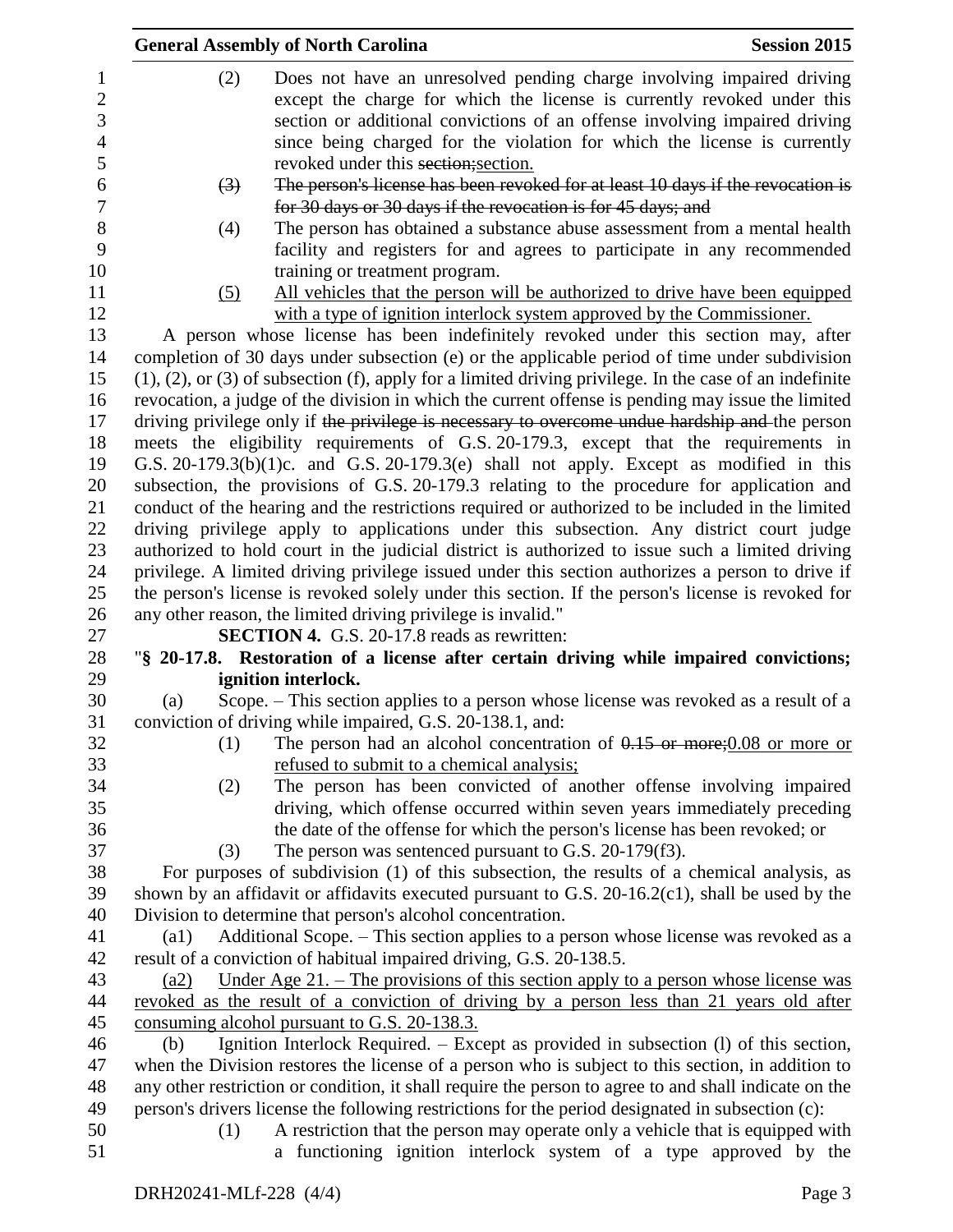|                                                                                                    |      |                        | <b>General Assembly of North Carolina</b>                                                                                                                                                                   | <b>Session 2015</b>                                                                                                                                                                                                                                                                                                                                                                                                                                                                                                                                                                                                                                                                                                                                                                                                                                                                                                                                                                                                                                                                                                                                                                                                                                                                                              |
|----------------------------------------------------------------------------------------------------|------|------------------------|-------------------------------------------------------------------------------------------------------------------------------------------------------------------------------------------------------------|------------------------------------------------------------------------------------------------------------------------------------------------------------------------------------------------------------------------------------------------------------------------------------------------------------------------------------------------------------------------------------------------------------------------------------------------------------------------------------------------------------------------------------------------------------------------------------------------------------------------------------------------------------------------------------------------------------------------------------------------------------------------------------------------------------------------------------------------------------------------------------------------------------------------------------------------------------------------------------------------------------------------------------------------------------------------------------------------------------------------------------------------------------------------------------------------------------------------------------------------------------------------------------------------------------------|
| 1<br>$\overline{2}$<br>3<br>$\overline{4}$<br>5<br>6<br>$\boldsymbol{7}$<br>$8\,$<br>9<br>10<br>11 |      | (2)<br>(3)<br>a.<br>b. | potential vendors are not discriminated against.<br>system before driving the motor vehicle.<br>An alcohol concentration restriction as follows:<br>drive with an alcohol concentration of 0.04 or greater; | Commissioner. The Commissioner shall not unreasonably withhold approval<br>of an ignition interlock system and shall consult with the Division of<br>Purchase and Contract in the Department of Administration to ensure that<br>A requirement that the person personally activate the ignition interlock<br>If the ignition interlock system is required pursuant only to<br>subdivision $(a)(1)$ of this section, a requirement that the person not<br>If the ignition interlock system is required pursuant to subdivision                                                                                                                                                                                                                                                                                                                                                                                                                                                                                                                                                                                                                                                                                                                                                                                    |
| 12<br>13                                                                                           |      |                        |                                                                                                                                                                                                             | $(a)(2)$ or $(a)(3)$ of this section, or subsection $(a1)$ of this section, a<br>requirement that the person not drive with an alcohol concentration                                                                                                                                                                                                                                                                                                                                                                                                                                                                                                                                                                                                                                                                                                                                                                                                                                                                                                                                                                                                                                                                                                                                                             |
| 14<br>15<br>16<br>17<br>18<br>19<br>20<br>21<br>22<br>23<br>24                                     |      | c.<br><u>d.</u>        | of greater than $0.00;$ or $0.02;$                                                                                                                                                                          | If the ignition interlock system is required pursuant to subdivision<br>$(a)(1)$ of this section, and the person has also been convicted, based<br>on the same set of circumstances, of: (i) driving while impaired in a<br>commercial vehicle, G.S. 20-138.2, (ii) driving while less than 21<br>years old after consuming alcohol or drugs, G.S. 20-138.3, (iii) a<br>violation of G.S. 20-141.4, or (iv) manslaughter or negligent<br>homicide resulting from the operation of a motor vehicle when the<br>offense involved impaired driving, a requirement that the person not<br>drive with an alcohol concentration of greater than $0.0000002$ ; or<br>If the ignition interlock system is required pursuant to subsection $(a2)$                                                                                                                                                                                                                                                                                                                                                                                                                                                                                                                                                                         |
| 25<br>26<br>27                                                                                     |      |                        | alcohol concentration greater than 0.02.                                                                                                                                                                    | of this section, a requirement that the person not drive with an                                                                                                                                                                                                                                                                                                                                                                                                                                                                                                                                                                                                                                                                                                                                                                                                                                                                                                                                                                                                                                                                                                                                                                                                                                                 |
| 28<br>29<br>30<br>31<br>32                                                                         | (e1) |                        |                                                                                                                                                                                                             | <u>Disabling or Removing of Ignition Interlock System. – If an ignition interlock</u><br>system is disabled or removed from a vehicle in which it is required to be installed pursuant to<br>subsection (c1) of this section, the Division shall revoke the drivers license of the person<br>subject to the provisions of this section and shall provide notice in accordance with G.S. 20-48.                                                                                                                                                                                                                                                                                                                                                                                                                                                                                                                                                                                                                                                                                                                                                                                                                                                                                                                   |
| 33<br>34<br>35<br>36<br>37<br>38                                                                   | (g)  |                        | person's license revoked by the Division for a period of one year.                                                                                                                                          | Effect of Violation of Restriction When Driving While License Revoked Not<br>Charged. $- A$ person subject to this section who violates any of the restrictions of this section,<br>or who disables or removes an ignition interlock system required by this section, but is not<br>charged or convicted of driving while license revoked pursuant to G.S. 20-28(a), shall have the                                                                                                                                                                                                                                                                                                                                                                                                                                                                                                                                                                                                                                                                                                                                                                                                                                                                                                                              |
| 39<br>40<br>41<br>42<br>43<br>44<br>45<br>46<br>47<br>48<br>49<br>50<br>51                         | (i)  |                        |                                                                                                                                                                                                             | Right to Hearing Before Division; Issues. - If the person's license is revoked<br>pursuant to subsection (g) of this section, before the effective date of the order issued under<br>subsection (i) of this section, the person may request in writing a hearing before the Division.<br>Except for the time referred to in G.S. 20-16.5, if the person shows to the satisfaction of the<br>Division that the person's license was surrendered to the court and remained in the court's<br>possession, then the Division shall credit the amount of time for which the license was in the<br>possession of the court against the revocation period required by subsection (g) of this section.<br>If the person properly requests a hearing, the person retains the person's license, unless it is<br>revoked under some other provision of law, until the hearing is held, the person withdraws the<br>request, or the person fails to appear at a scheduled hearing. The hearing officer may subpoena<br>any witnesses or documents that the hearing officer deems necessary. The person may request<br>the hearing officer to subpoena the charging officer, the chemical analyst, or both to appear at<br>the hearing if the person makes the request in writing at least three days before the hearing. The |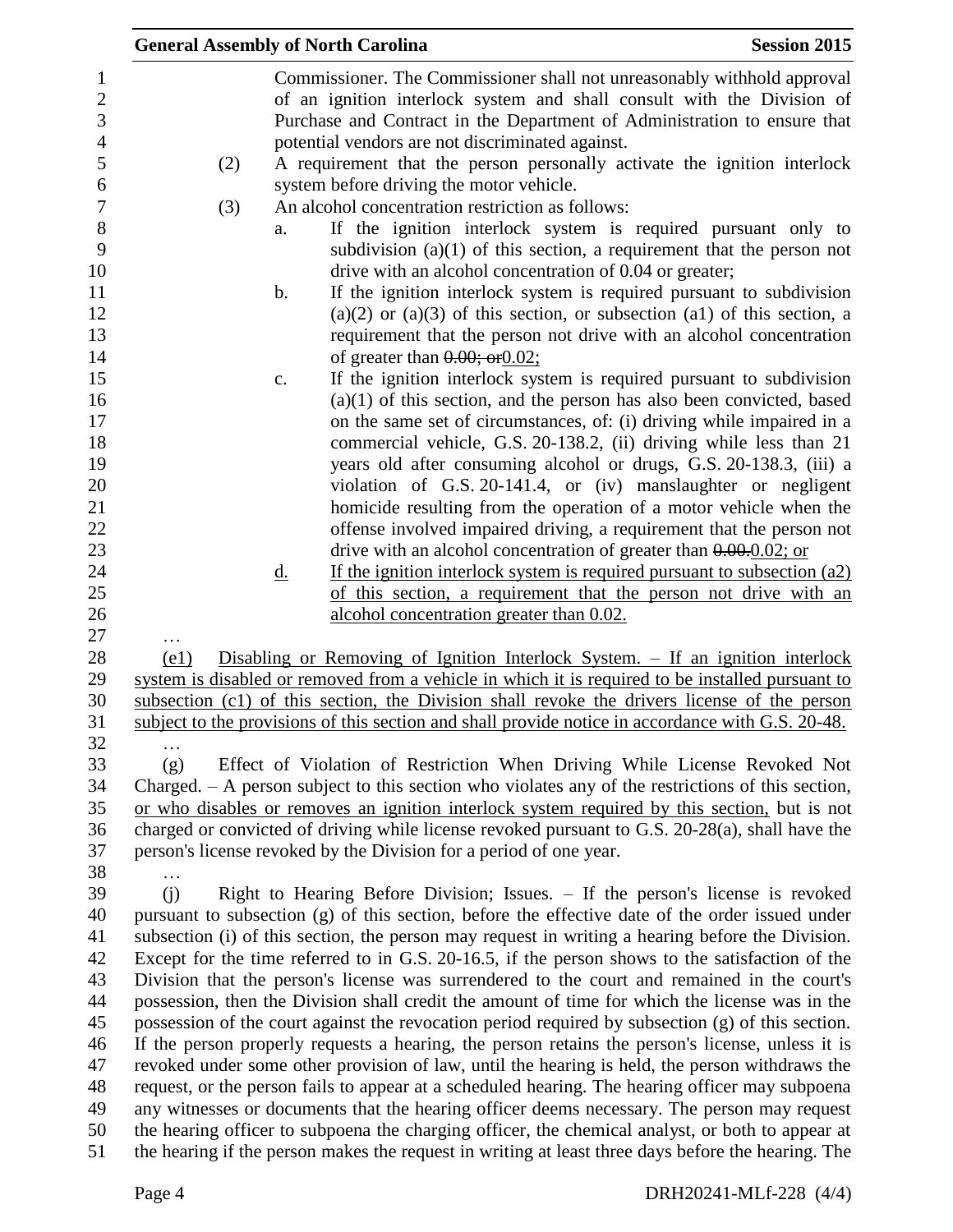## **General Assembly of North Carolina Session 2015**

| $\mathbf{1}$             |                                                                                               | person may subpoena any other witness whom the person deems necessary, and the provisions            |  |
|--------------------------|-----------------------------------------------------------------------------------------------|------------------------------------------------------------------------------------------------------|--|
| $\sqrt{2}$               | of G.S. 1A-1, Rule 45, apply to the issuance and service of all subpoenas issued under the    |                                                                                                      |  |
| 3                        | authority of this section. The hearing officer is authorized to administer oaths to witnesses |                                                                                                      |  |
| $\overline{\mathcal{A}}$ |                                                                                               | appearing at the hearing. The hearing must be conducted in the county where the charge was           |  |
| 5                        |                                                                                               | brought, except when the evidence of the violation is an alcohol concentration report from an        |  |
| 6                        |                                                                                               | ignition interlock system, the hearing may be conducted in the county where the person resides.      |  |
| $\tau$                   |                                                                                               | The hearing must be limited to consideration of whether:                                             |  |
| $8\,$                    | (1)                                                                                           | The drivers license of the person had an ignition interlock requirement; and                         |  |
| 9                        | (2)<br>The person:                                                                            |                                                                                                      |  |
| 10                       | a.                                                                                            | Was driving a vehicle that was not equipped with a functioning                                       |  |
| 11                       |                                                                                               | ignition interlock system; or system;                                                                |  |
| 12                       | b.                                                                                            | Did not personally activate the ignition interlock system before                                     |  |
| 13                       |                                                                                               | driving the vehicle; oryehicle;                                                                      |  |
| 14                       | $\mathbf{c}$ .                                                                                | Drove the vehicle in violation of an applicable alcohol concentration                                |  |
| 15                       |                                                                                               | restriction prescribed by subdivision $(b)(3)$ of this section-section; or                           |  |
| 16                       | <u>d.</u>                                                                                     | Allowed an ignition interlock system required by this section to be                                  |  |
| 17                       |                                                                                               | disabled or removed.                                                                                 |  |
| 18                       |                                                                                               | If the Division finds that the conditions specified in this subsection are met, it must order        |  |
| 19                       |                                                                                               | the revocation sustained. If the Division finds that the condition of subdivision (1) is not met, or |  |
| 20                       |                                                                                               | that none of the conditions of subdivision (2) are met, it must rescind the revocation. If the       |  |
| 21                       |                                                                                               | revocation is sustained, the person must surrender the person's license immediately upon             |  |
| 22                       |                                                                                               | notification by the Division. If the revocation is sustained, the person may appeal the decision     |  |
| 23                       | of the Division pursuant to G.S. 20-25.                                                       |                                                                                                      |  |
| 24                       | . "                                                                                           |                                                                                                      |  |
| 25                       |                                                                                               | <b>SECTION 5.</b> G.S. 20-138.3(d) reads as rewritten:                                               |  |
| 26                       | " $(d)$                                                                                       | Limited Driving Privilege. $-$ A person who is convicted of violating subsection (a)                 |  |
| 27                       |                                                                                               | of this section and whose drivers license is revoked solely based on that conviction may apply       |  |
| 28                       |                                                                                               | for a limited driving privilege as provided in G.S. 20-179.3. This subsection shall apply only if    |  |
| 29                       |                                                                                               | the person meets both each of the following requirements:                                            |  |
| 30                       | (1)                                                                                           | Is 18, 19, or 20 years old on the date of the offense.                                               |  |
| 31                       | (2)                                                                                           | Has not previously been convicted of a violation of this section.                                    |  |
| 32                       | (3)                                                                                           | Has equipped all vehicles to be operated under a limited driving privilege                           |  |
| 33                       |                                                                                               | with approved ignition interlock systems.                                                            |  |
| 34                       |                                                                                               | The judge may issue the limited driving privilege only if the person meets the eligibility           |  |
| 35                       |                                                                                               | requirements of G.S. 20-179.3, other than the requirement in G.S. $20-179.3(b)(1)c$ .                |  |
| 36                       |                                                                                               | G.S. 20-179.3(e) shall not apply. All other terms, conditions, and restrictions provided for in      |  |
| 37                       |                                                                                               | G.S. 20-179.3 shall apply. G.S. 20-179.3, rather than this subsection, governs the issuance of a     |  |
| 38                       |                                                                                               | limited driving privilege to a person who is convicted of violating subsection (a) of this section   |  |
| 39                       |                                                                                               | and of driving while impaired as a result of the same transaction."                                  |  |
| 40                       |                                                                                               | <b>SECTION 6.</b> G.S. 20-179.3(b) reads as rewritten:                                               |  |
| 41                       | " $(b)$<br>Eligibility. $-$                                                                   |                                                                                                      |  |
| 42                       | (1)                                                                                           | A person convicted of the offense of impaired driving under G.S. 20-138.1 is                         |  |
| 43                       |                                                                                               | eligible for a limited driving privilege if:                                                         |  |
| 44                       | a.                                                                                            | At the time of the offense he held either a valid driver's license or a                              |  |
| 45                       |                                                                                               | license that had been expired for less than one year; year.                                          |  |
| 46                       | b.                                                                                            | At the time of the offense he had not within the preceding seven                                     |  |
| 47                       |                                                                                               | convicted of<br>offense<br>involving<br>been<br>an<br>impaired<br>years                              |  |
| 48                       |                                                                                               | driving; driving.                                                                                    |  |
| 49                       | $\mathbf{c}$ .                                                                                | Punishment Level Three, Four, or Five was imposed for the offense                                    |  |
| 50                       |                                                                                               | of impaired driving; driving.                                                                        |  |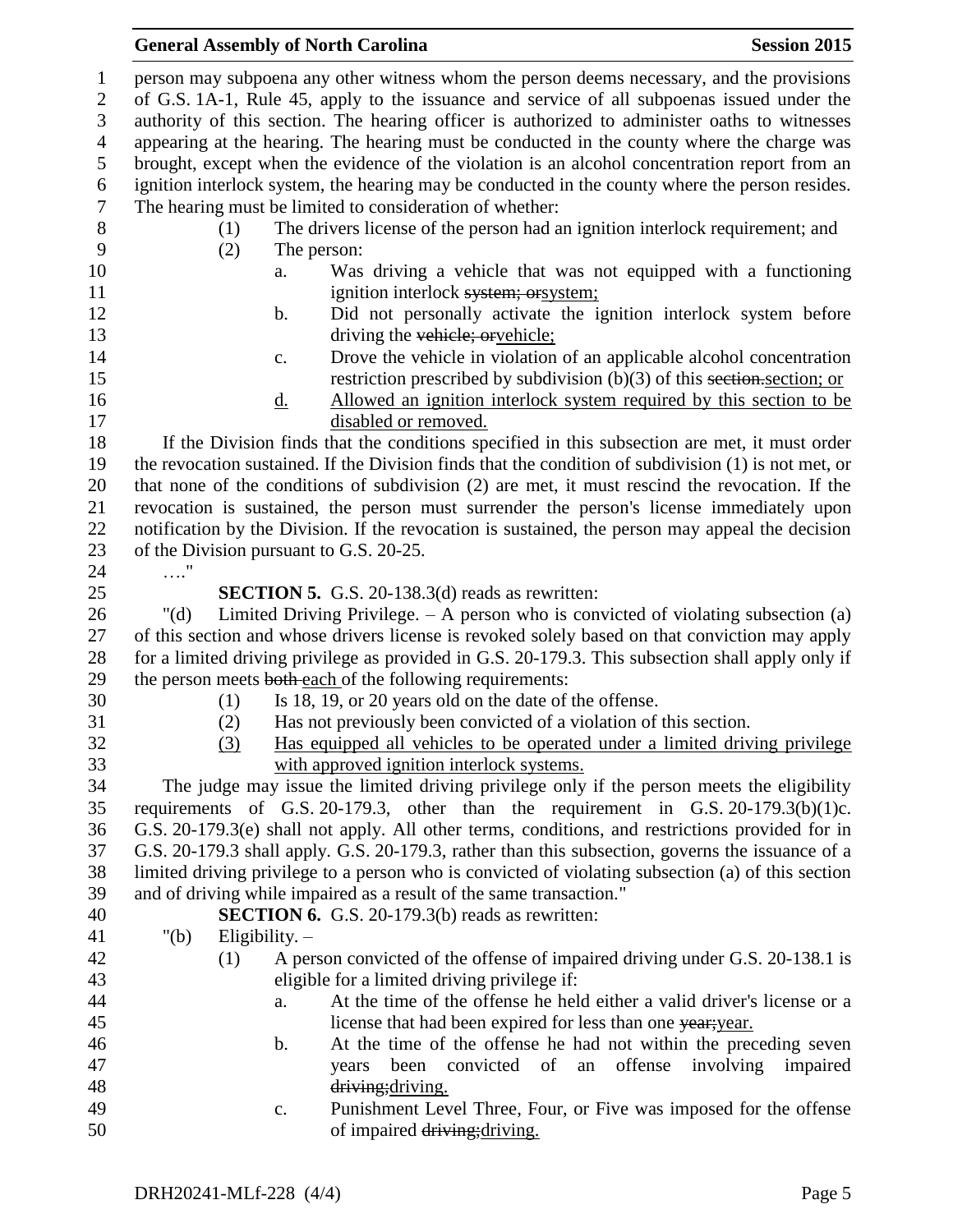| <b>General Assembly of North Carolina</b> |                                                                                                                                                  | <b>Session 2015</b>                                                    |
|-------------------------------------------|--------------------------------------------------------------------------------------------------------------------------------------------------|------------------------------------------------------------------------|
| d.                                        |                                                                                                                                                  | Subsequent to the offense he has not been convicted of, or had an      |
|                                           |                                                                                                                                                  | unresolved charge lodged against him for, an offense involving         |
|                                           | impaired driving; and driving.                                                                                                                   |                                                                        |
| e.                                        |                                                                                                                                                  | The person has obtained and filed with the court a substance abuse     |
|                                           |                                                                                                                                                  | assessment of the type required by G.S. 20-17.6 for the restoration of |
|                                           | a drivers license.                                                                                                                               |                                                                        |
| <u>f.</u>                                 |                                                                                                                                                  | The person has installed an approved ignition interlock system on all  |
|                                           |                                                                                                                                                  | vehicles subject to ignition interlock requirements to be operated by  |
|                                           | the applicant under a limited driving privilege.                                                                                                 |                                                                        |
|                                           | A person whose North Carolina driver's license is revoked because of a                                                                           |                                                                        |
|                                           | conviction in another jurisdiction substantially similar to impaired driving                                                                     |                                                                        |
|                                           | under G.S. 20-138.1 is eligible for a limited driving privilege if he would be                                                                   |                                                                        |
|                                           | eligible for it had the conviction occurred in North Carolina. Eligibility for a                                                                 |                                                                        |
|                                           | limited driving privilege following a revocation under G.S. 20-16.2(d) is                                                                        |                                                                        |
|                                           | governed by G.S. 20-16.2(e1)."                                                                                                                   |                                                                        |
|                                           | <b>SECTION 7.</b> G.S. 20-179.3(g5) reads as rewritten:                                                                                          |                                                                        |
| " $(g5)$                                  | Ignition Interlock Required. – If a person's drivers license is revoked for a                                                                    |                                                                        |
|                                           | conviction of G.S. 20-138.1, and the person had an alcohol concentration of $0.150.08$ or more,                                                  |                                                                        |
|                                           | or refused to submit to a chemical analysis, a judge shall include all of the following in a                                                     |                                                                        |
| limited driving privilege order:          |                                                                                                                                                  |                                                                        |
| (1)                                       | A restriction that the applicant may operate only a designated motor vehicle.                                                                    |                                                                        |
| (2)                                       | A requirement that the designated motor vehicle be equipped with a                                                                               |                                                                        |
|                                           | functioning ignition interlock system of a type approved by the                                                                                  |                                                                        |
|                                           | Commissioner, which is set to prohibit driving with an alcohol concentration<br>of greater than 0.00.02. The Commissioner shall not unreasonably |                                                                        |
|                                           | withhold approval of an ignition interlock system and shall consult with the                                                                     |                                                                        |
|                                           | Division of Purchase and Contract in the Department of Administration to                                                                         |                                                                        |
|                                           | ensure that potential vendors are not discriminated against.                                                                                     |                                                                        |
| (3)                                       | A requirement that the applicant personally activate the ignition interlock                                                                      |                                                                        |
|                                           | system before driving the motor vehicle.                                                                                                         |                                                                        |
|                                           | For purposes of this subsection, the results of a chemical analysis presented at trial or                                                        |                                                                        |
|                                           | sentencing shall be sufficient to prove a person's alcohol concentration, shall be conclusive, and                                               |                                                                        |
|                                           | shall not be subject to modification by any party, with or without approval by the court."                                                       |                                                                        |
|                                           | SECTION 8. Article 3 of Chapter 20 of the General Statutes is amended by adding                                                                  |                                                                        |
| a new section to read:                    |                                                                                                                                                  |                                                                        |
|                                           | "§ 20-179.5. Ignition interlock; administrative fee and costs for installation and                                                               |                                                                        |
|                                           | monitoring; Ignition Interlock Device Fund.                                                                                                      |                                                                        |
| (a)                                       | The costs incurred in order to comply with the ignition interlock requirements                                                                   |                                                                        |
|                                           | imposed by the court pursuant to this Article, including costs for installation and monitoring of                                                |                                                                        |
|                                           | the ignition interlock system, shall be paid by the person ordered to install the system. The                                                    |                                                                        |
|                                           | person also shall pay an ignition interlock administrative fee in an amount which shall be                                                       |                                                                        |
|                                           | determined by the Division and which shall be no less than thirty dollars (\$30.00) nor more                                                     |                                                                        |
|                                           | than sixty dollars (\$60.00). The administrative fee shall be collected at the time of installation                                              |                                                                        |
|                                           | by the vendor installing the ignition interlock system. Costs for installation and monitoring of                                                 |                                                                        |
|                                           | the ignition interlock system shall be collected under terms agreed upon by the vendor and the                                                   |                                                                        |
|                                           | person required to install the ignition interlock system.                                                                                        |                                                                        |
| (b)                                       | The vendor shall remit fees collected pursuant to subsection (a) of this section to the                                                          |                                                                        |
|                                           | Division on a quarterly basis. Fifty percent (50%) of the fees collected shall be used to pay                                                    |                                                                        |
|                                           | costs incurred by the Division in administering the interlock program; the remaining fifty                                                       |                                                                        |
|                                           | percent (50%) of the fees shall be deposited in the Ignition Interlock Device Fund.                                                              |                                                                        |